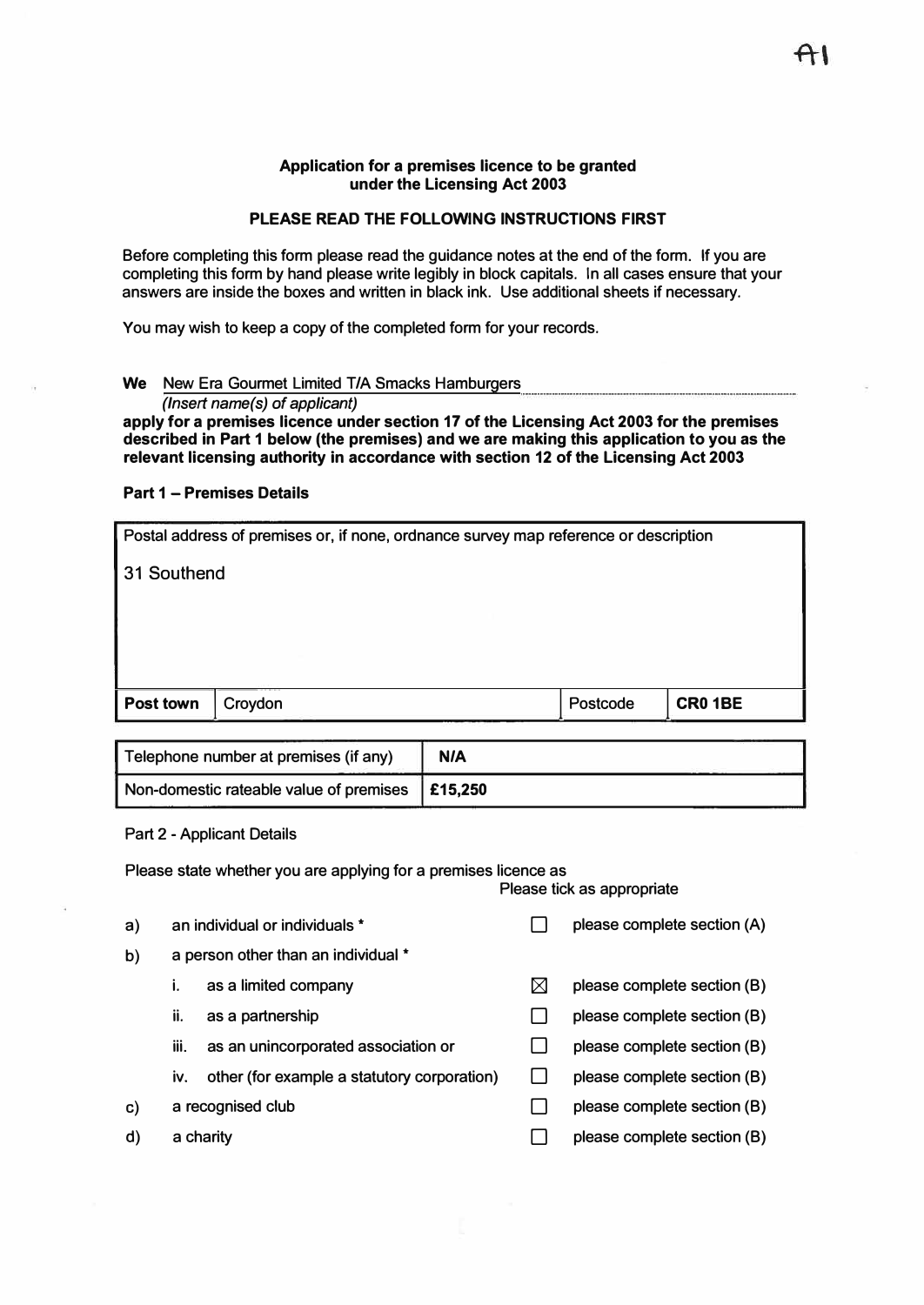# $A<sub>1</sub>$

| e)  | the proprietor of an educational establishment                                                                                                                               | please complete section (B) |           |
|-----|------------------------------------------------------------------------------------------------------------------------------------------------------------------------------|-----------------------------|-----------|
| f)  | a health service body                                                                                                                                                        | please complete section (B) |           |
| g)  | a person who is registered under Part 2 of the<br>Care Standards Act 2000 (c14) in respect of an<br>independent hospital in Wales                                            | please complete section (B) |           |
| ga) | a person who is registered under Chapter 2 of<br>Part 1 of the Health and Social Care Act 2008<br>(within the meaning of that Part) in an<br>independent hospital in England | please complete section (B) |           |
| h)  | the chief officer of police of a police force in<br><b>England and Wales</b>                                                                                                 | please complete section (B) |           |
|     | * If you are applying as a person described in (a) or (b) please confirm:                                                                                                    |                             |           |
|     | Please tick yes                                                                                                                                                              |                             |           |
|     | I am carrying on or proposing to carry on a business which involves the use of the<br>premises for licensable activities; or                                                 |                             | $\bowtie$ |
|     | I am making the application pursuant to a                                                                                                                                    |                             |           |
|     | statutory function or                                                                                                                                                        |                             |           |
|     | a function discharged by virtue of Her Majesty's prerogative                                                                                                                 |                             |           |

**(A) INDIVIDUAL APPLICANTS** (fill in as applicable)

| Mr                                                              | Mrs | Miss |  | $Ms \quad \Box$    | Other Title (for<br>example, Rev) |                 |
|-----------------------------------------------------------------|-----|------|--|--------------------|-----------------------------------|-----------------|
| <b>Surname</b>                                                  |     |      |  | <b>First names</b> |                                   |                 |
| I am 18 years old or over                                       |     |      |  |                    |                                   | Please tick yes |
| Current postal address if<br>different from premises<br>address |     |      |  |                    |                                   |                 |
| Post town                                                       |     |      |  |                    | Postcode                          |                 |
| Daytime contact telephone number                                |     |      |  |                    |                                   |                 |
| <b>E-mail address</b><br>(optional)                             |     |      |  |                    |                                   |                 |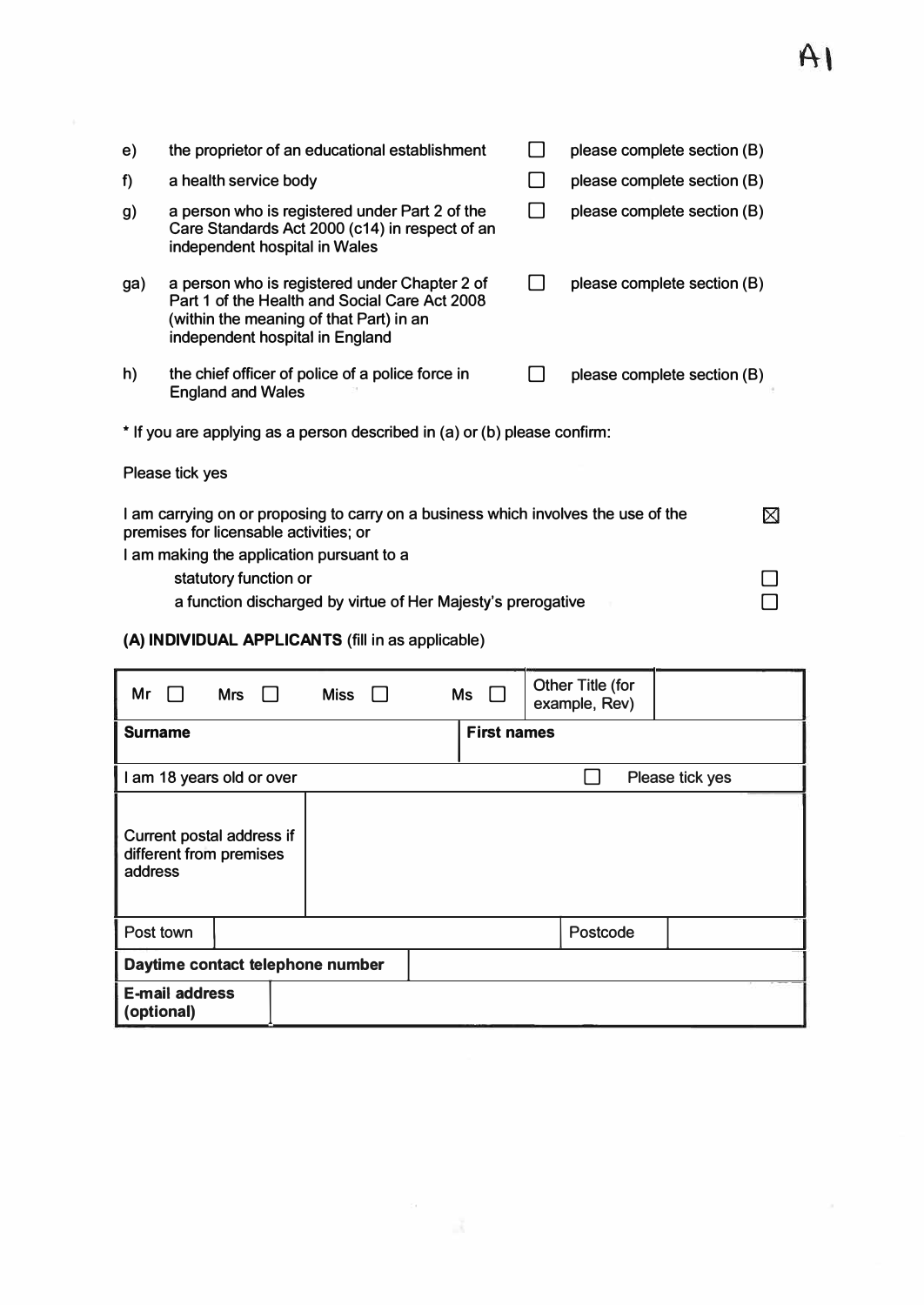## **SECOND INDIVIDUAL APPLICANT (if applicable)**

| <b>Mrs</b><br>Mr                                                | <b>Miss</b> | Ms                 | <b>Other Title (for</b><br>example, Rev) |                 |
|-----------------------------------------------------------------|-------------|--------------------|------------------------------------------|-----------------|
| <b>Surname</b>                                                  |             | <b>First names</b> |                                          |                 |
| I am 18 years old or over                                       |             |                    |                                          | Please tick yes |
| Current postal address if<br>different from premises<br>address | As above    |                    |                                          |                 |
| Post town                                                       |             |                    | Postcode                                 |                 |
| Daytime contact telephone number                                |             |                    |                                          |                 |
| <b>E-mail address</b><br>(optional)                             |             |                    |                                          |                 |

### **(B) OTHER APPLICANTS**

**Please provide name and registered address of applicant in full. Where appropriate please give any registered number. In the case of a partnership or other joint venture (other than a body corporate), please give the name and address of each party concerned.** 

| <b>Name New Era Gourmet Limited</b>                                                           |
|-----------------------------------------------------------------------------------------------|
| <b>Address</b>                                                                                |
| Unit 6 Redlands Centre                                                                        |
| Redlands, Coulsdon, CR5 2HT                                                                   |
|                                                                                               |
| Registered number 13706134                                                                    |
| Description of applicant (for example, partnership, company, unincorporated association etc.) |
| <b>Ltd Company</b>                                                                            |
| Telephone number (if any)<br>n/a                                                              |
| E-mail address (optional)<br>n/a                                                              |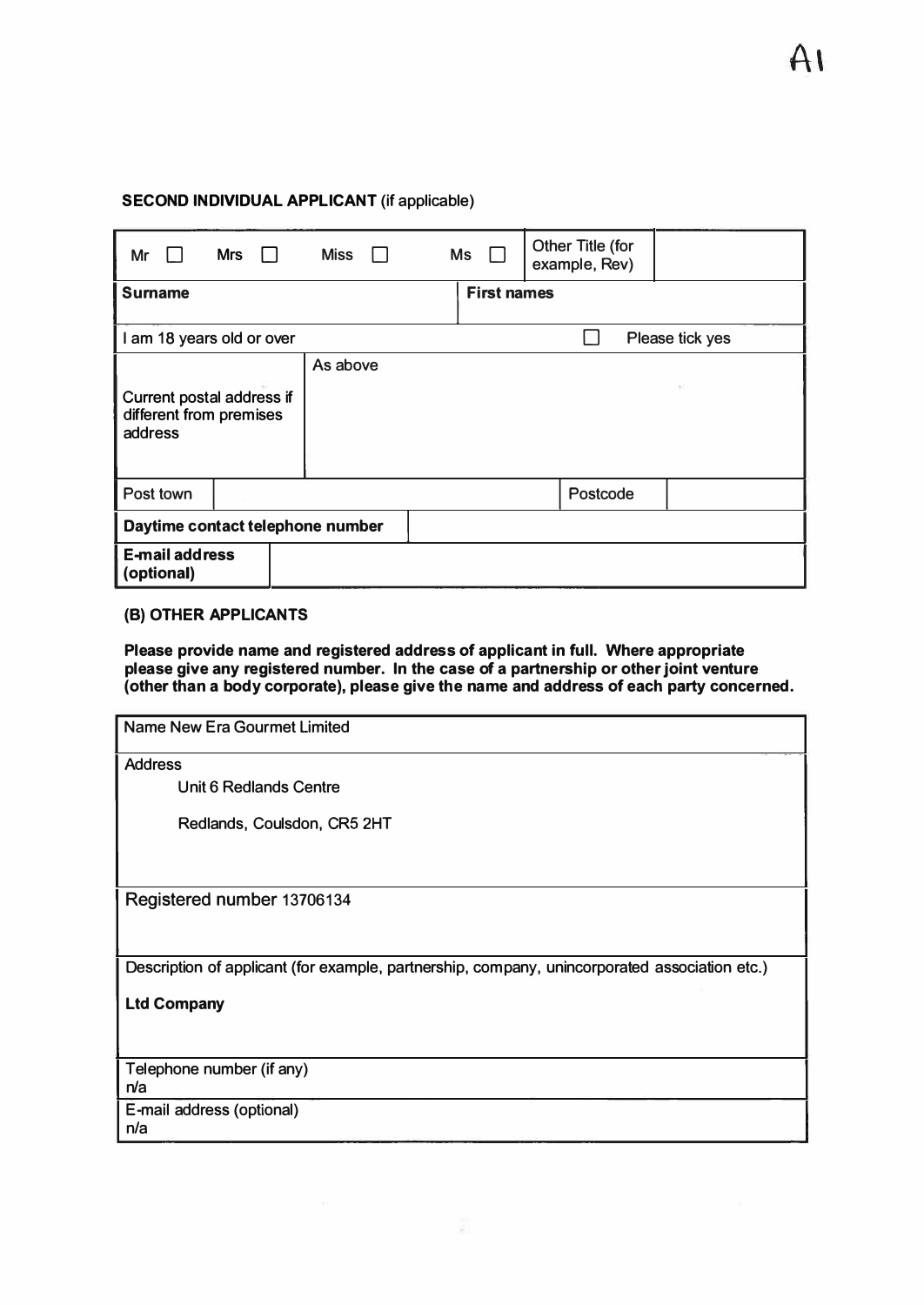## **Part 3 Operating Schedule**

|                                                 | DD |
|-------------------------------------------------|----|
| When do you want the premises licence to start? |    |

DD **MM YYYY**  $1042$ 

If you wish the licence to be valid only for a limited period, when do you want it to end?

| DD. | ΜМ |  |
|-----|----|--|
|     |    |  |

| Please give a general description of the premises (please read guidance note 1) |
|---------------------------------------------------------------------------------|
| The premises is a gourmet burger restaurant / take-away                         |
|                                                                                 |
|                                                                                 |
|                                                                                 |
|                                                                                 |
|                                                                                 |
|                                                                                 |

If 5,000 or more people are expected to attend the premises at any one time, please state the number expected to attend.

What licensable activities do you intend to carry on from the premises?

(Please see sections 1 and 14 of the Licensing Act 2003 and Schedules 1 and 2 to the Licensing Act 2003)

|    | Provision of regulated entertainment                                                                             | Please tick any that<br>apply |
|----|------------------------------------------------------------------------------------------------------------------|-------------------------------|
| a) | plays (if ticking yes, fill in box A)                                                                            |                               |
| b) | films (if ticking yes, fill in box B)                                                                            |                               |
| C) | indoor sporting events (if ticking yes, fill in box C)                                                           |                               |
| d) | boxing or wrestling entertainment (if ticking yes, fill in box D)                                                |                               |
| e) | live music (if ticking yes, fill in box $E$ )                                                                    |                               |
| f  | recorded music (if ticking yes, fill in box F)                                                                   |                               |
| g) | performances of dance (if ticking yes, fill in box G)                                                            |                               |
| h) | anything of a similar description to that falling within (e), (f) or $(g)$<br>(if ticking yes, fill in box $H$ ) |                               |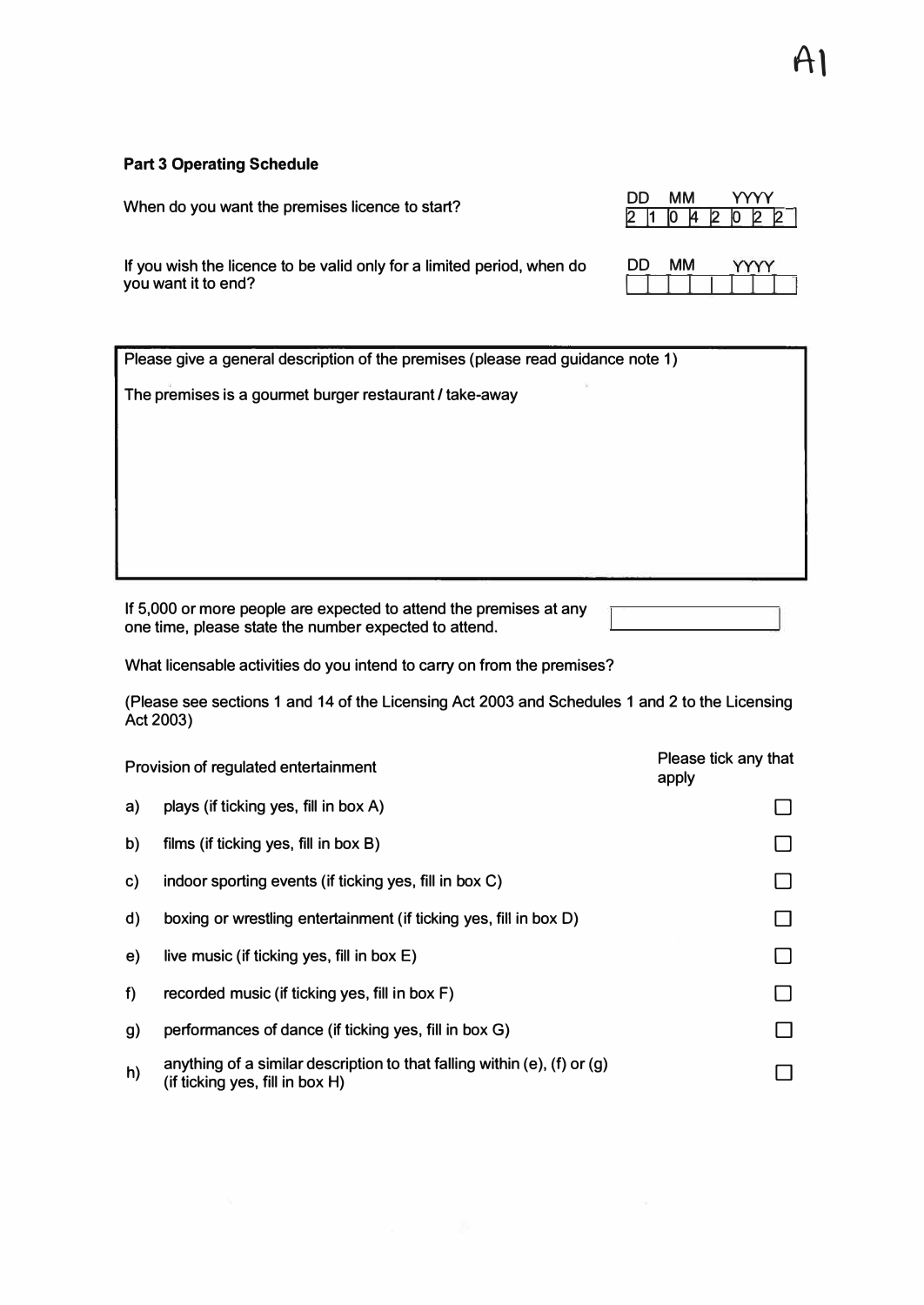Provision of late night refreshment (if ticking yes, fill in box I)

Supply of alcohol (if ticking yes, fill in box J)

In **all cases complete boxes K,** L **and M** 

# **A**

| <b>Plays</b><br>Standard days and<br>timings (please read |                  |               | Will the performance of a play take place<br>indoors or outdoors or both - please tick<br>(please read guidance note 2)                                                                               | Indoors         |  |
|-----------------------------------------------------------|------------------|---------------|-------------------------------------------------------------------------------------------------------------------------------------------------------------------------------------------------------|-----------------|--|
|                                                           | guidance note 7) |               |                                                                                                                                                                                                       | <b>Outdoors</b> |  |
| Day                                                       | <b>Start</b>     | <b>Finish</b> |                                                                                                                                                                                                       | <b>Both</b>     |  |
| Mon                                                       |                  |               | Please give further details here (please read guidance note 3)                                                                                                                                        |                 |  |
| Tue                                                       |                  |               |                                                                                                                                                                                                       |                 |  |
| Wed                                                       |                  |               | State any seasonal variations for performing plays (please read<br>guidance note 4)                                                                                                                   |                 |  |
| <b>Thur</b>                                               |                  |               |                                                                                                                                                                                                       |                 |  |
| Fri                                                       |                  |               | Non standard timings. Where you intend to use the premises for<br>the performance of plays at different times to those listed in the<br>column on the left, please list (please read guidance note 5) |                 |  |
| Sat                                                       |                  |               |                                                                                                                                                                                                       |                 |  |
| Sun                                                       |                  |               |                                                                                                                                                                                                       |                 |  |

 $\boxtimes$ 

□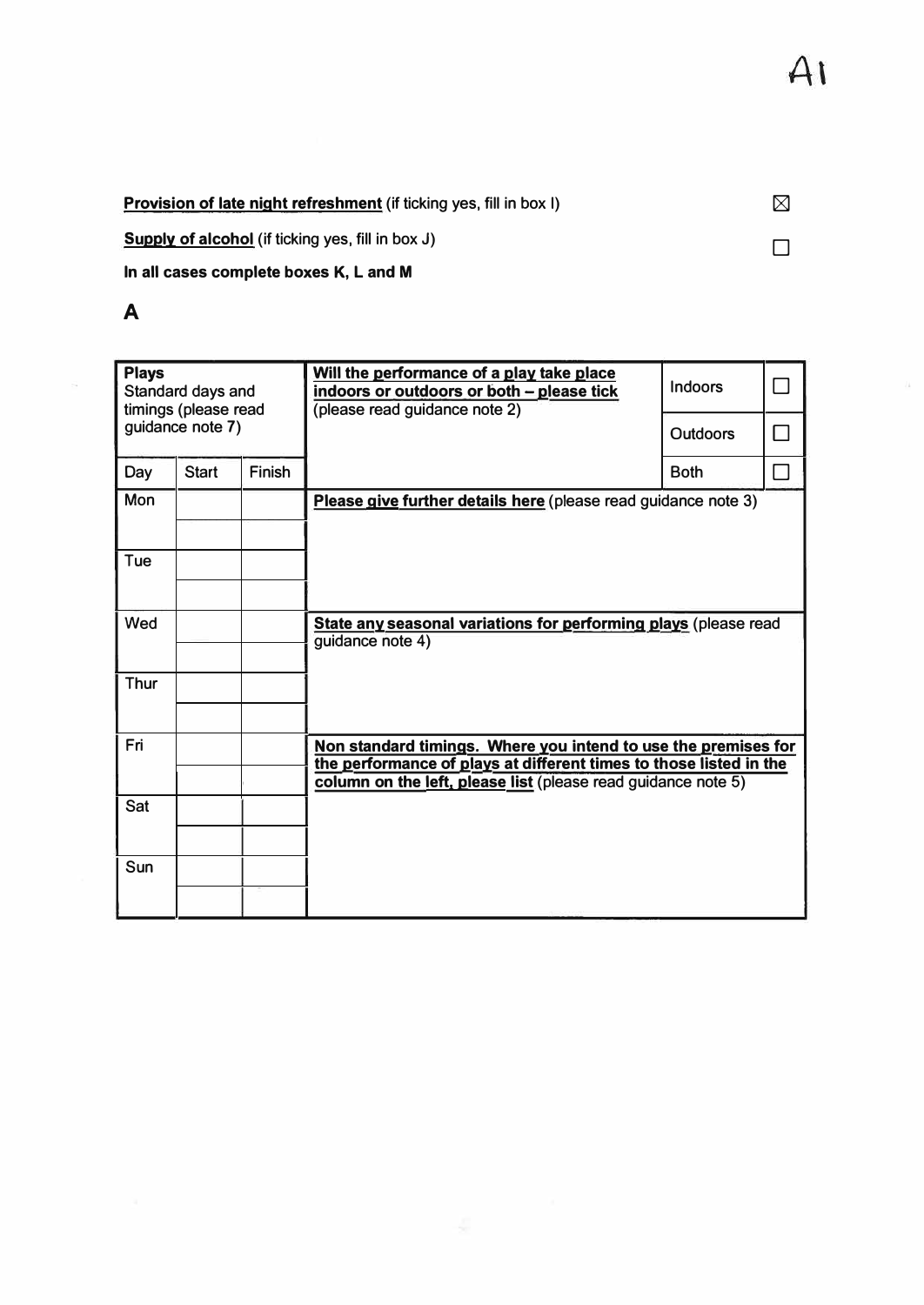$\overline{\times}$ 

 $\mathbf{L}$ 

| Late night refreshment<br>Standard days and<br>timings (please read |              |               | Will the provision of late night refreshment<br>take place indoors or outdoors or both -<br>please tick (please read guidance note 2) | Indoors     | П      |
|---------------------------------------------------------------------|--------------|---------------|---------------------------------------------------------------------------------------------------------------------------------------|-------------|--------|
| guidance note 7)                                                    |              |               |                                                                                                                                       | Outdoors    | $\Box$ |
| Day                                                                 | <b>Start</b> | <b>Finish</b> |                                                                                                                                       | <b>Both</b> | ⊠      |
| <b>Mon</b>                                                          |              |               | Please give further details here (please read guidance note 3)                                                                        |             |        |
|                                                                     | 23:00        | 02:00         |                                                                                                                                       |             |        |
| Tue                                                                 |              |               |                                                                                                                                       |             |        |
|                                                                     | 23:00        | 02:00         |                                                                                                                                       |             |        |
| Wed                                                                 |              |               | State any seasonal variations for the provision of late night                                                                         |             |        |
|                                                                     | 23:00        | 02:00         | refreshment (please read guidance note 4)                                                                                             |             |        |
| Thur                                                                |              |               |                                                                                                                                       |             |        |
|                                                                     | 23:00        | 02:00         |                                                                                                                                       |             |        |
| Fri                                                                 |              |               | Non standard timings. Where you intend to use the premises for                                                                        |             |        |
|                                                                     | 23:00        | 02:00         | the provision of late night refreshment at different times, to<br>those listed in the column on the left, please list (please read    |             |        |
| Sat                                                                 |              |               | guidance note 5)                                                                                                                      |             |        |
|                                                                     | 23:00        | 02:00         |                                                                                                                                       |             |        |
| Sun                                                                 |              |               |                                                                                                                                       |             |        |
|                                                                     | 23:00        | 02:00         |                                                                                                                                       |             |        |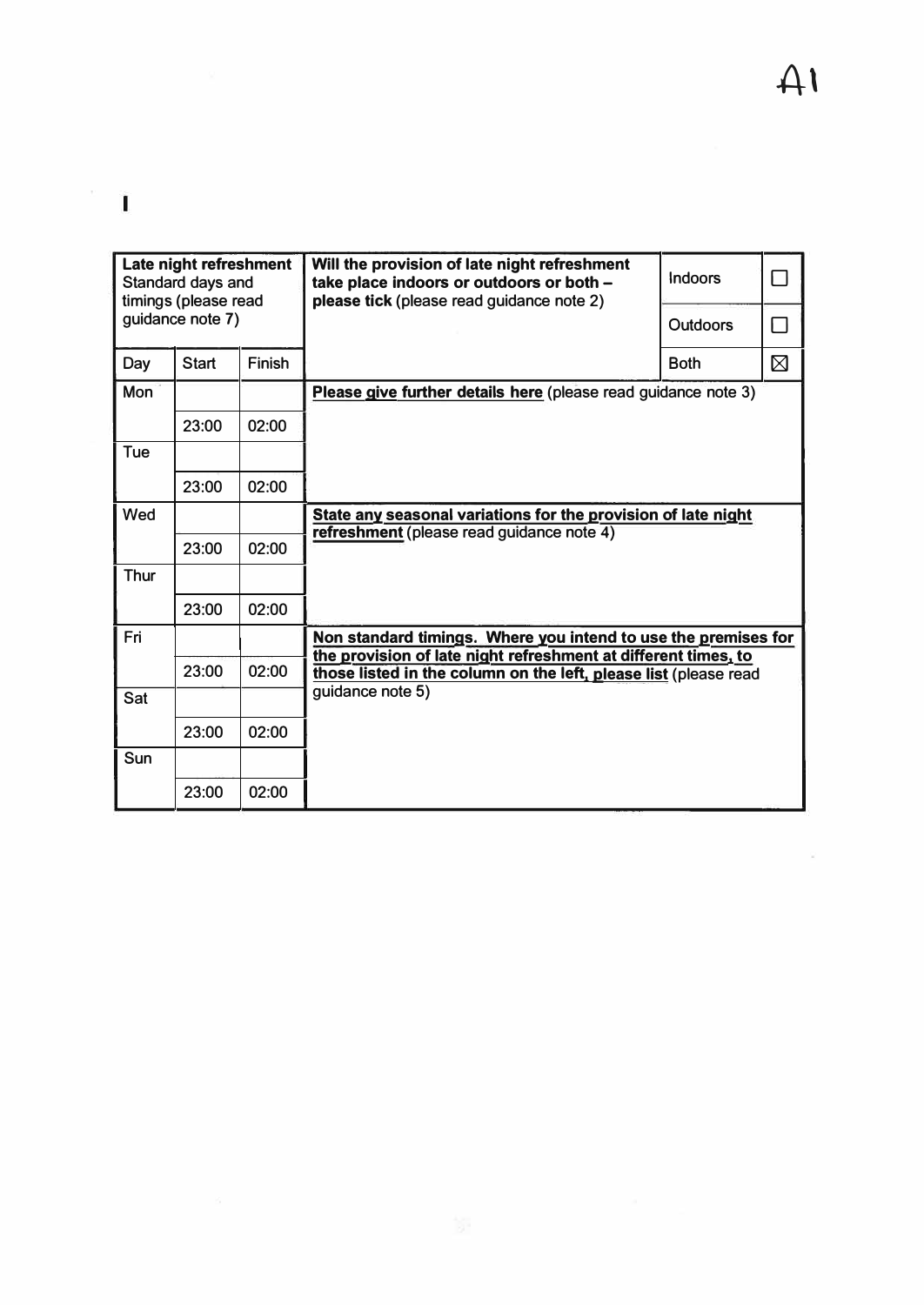# **K**

**Please highlight any adult entertainment or services, activities, other entertainment or matters ancillary to the use of the premises that may give rise to concern in respect of children** (please read guidance note 9). None

# **L**

|             | <b>Hours premises are</b><br>open to the public<br>Standard days and<br>timings (please read<br>guidance note 7) |               | State any seasonal variations (please read guidance note 4)                                                                     |
|-------------|------------------------------------------------------------------------------------------------------------------|---------------|---------------------------------------------------------------------------------------------------------------------------------|
| Day         | <b>Start</b>                                                                                                     | <b>Finish</b> |                                                                                                                                 |
| Mon         | 11:00                                                                                                            | 04:30         |                                                                                                                                 |
|             |                                                                                                                  |               |                                                                                                                                 |
| Tue         | 11:00                                                                                                            | 04:30         |                                                                                                                                 |
|             |                                                                                                                  |               |                                                                                                                                 |
| Wed         | 11:00                                                                                                            | 04:30         |                                                                                                                                 |
|             |                                                                                                                  |               | Non standard timings. Where you intend the premises to be                                                                       |
| <b>Thur</b> | 11:00                                                                                                            | 04:30         | open to the public at different times from those listed in the<br>column on the left, please list (please read guidance note 5) |
|             |                                                                                                                  |               |                                                                                                                                 |
| Fri         | 11:00                                                                                                            | 04:30         |                                                                                                                                 |
|             |                                                                                                                  |               |                                                                                                                                 |
| Sat         | 11:00                                                                                                            | 04:30         |                                                                                                                                 |
|             |                                                                                                                  |               |                                                                                                                                 |
| Sun         | 11:00                                                                                                            | 04:30         |                                                                                                                                 |
|             |                                                                                                                  |               |                                                                                                                                 |

 $\bar{\Xi}$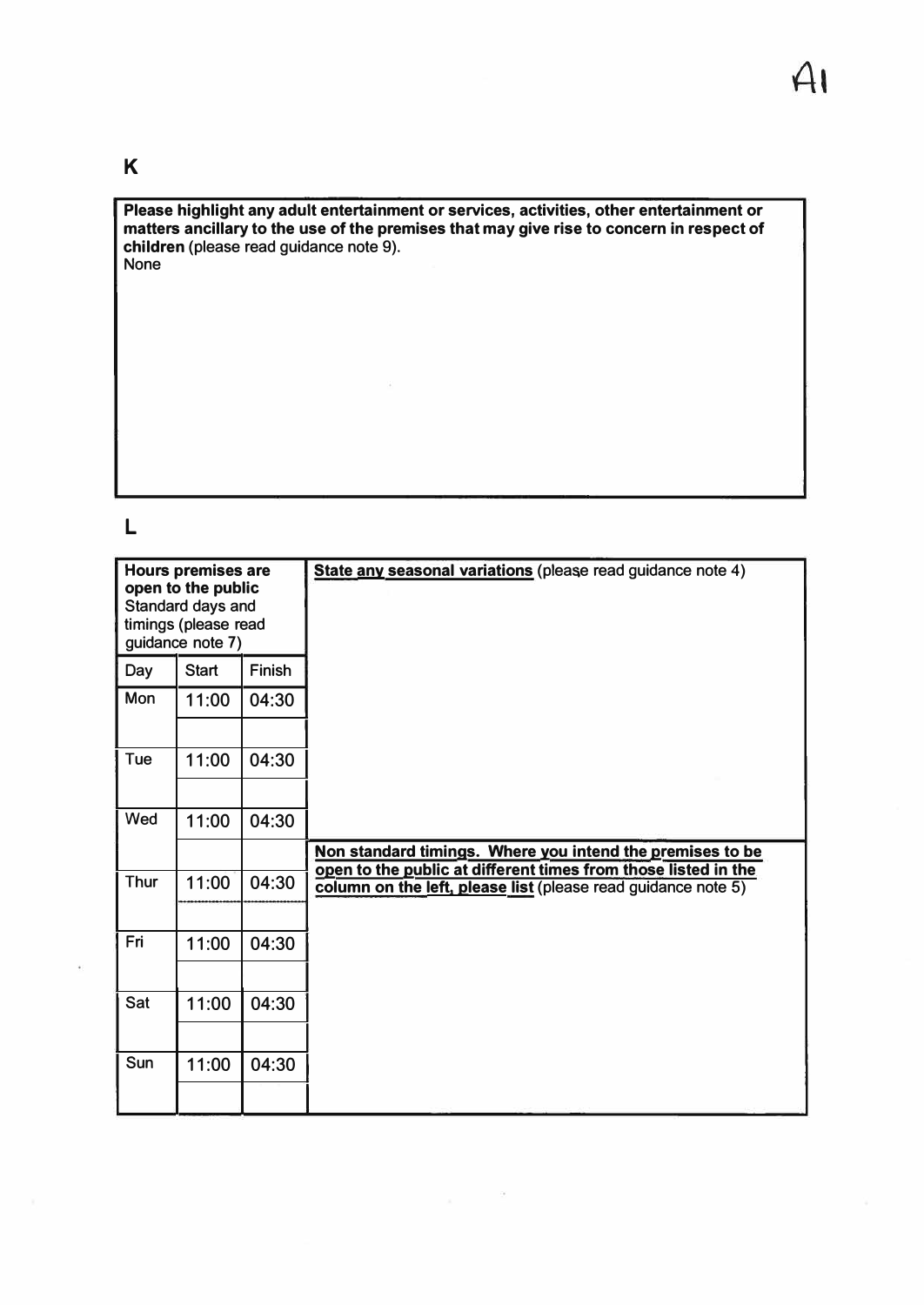**M** Describe the steps you intend to take to promote the four licensing objectives:

### **a) General - all four licensing objectives (b, c, d and e)** (please read Quidance note 9)

**We are a responsible business who takes seriously the licensing objectives and the Council's Statement of Policy for the Licensing Act 2003. We have set out below what we feel is necessary to ensure that the licensing objectives have been fulfilled for our business.** 

**All staff are trained and are aware of the Licensing Legislation.** 

### **b) The prevention of crime and disorder**

**We believe our business will be low impact on crime and disorder We have a CCTV system that has been We have a zero tolerance on alcohol and drugs on site** 

### **c) Public safety**

**We have a consultant Environmental Health Officer who has advised us on public safety. We have a full stocked first aid kit and trained in first aid. Our business will not give rise to a public safety risk. We will have an automatic fire detection system and ample fire evacuation points.** 

**Fire fighting equipment to be strategically placed throughout the premises. Emergency lighting, training of staff to deal with public safety and first aid.** 

### **d) The prevention of public nuisance**

**Music if provided will be purely background music and will not cause nuisance Monitoring of business and impact to be checked on a regular basis by our area based consultant EHO.** 

### **e) The protection of children from harm**

**We will not provide any form of regulated entertainment that will cause harm to children.**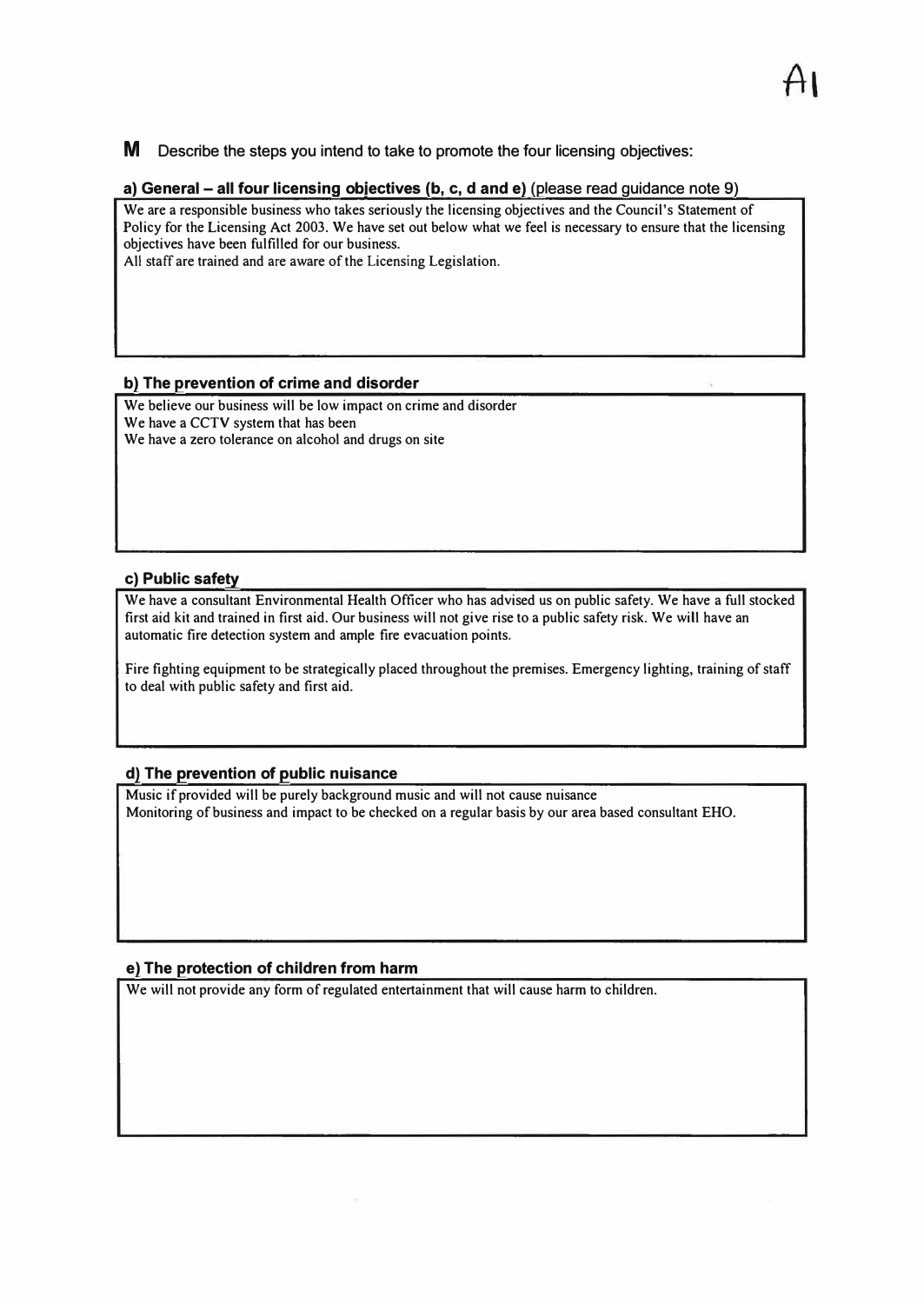## **Checklist:**

#### **Please tick to indicate agreement**

| $\bullet$ | I have made or enclosed payment of the fee.                                                                                                                                                                                                                                                        |   |
|-----------|----------------------------------------------------------------------------------------------------------------------------------------------------------------------------------------------------------------------------------------------------------------------------------------------------|---|
| $\bullet$ | I have enclosed the plan of the premises.                                                                                                                                                                                                                                                          |   |
| $\bullet$ | I have sent copies of this application and the plan to responsible authorities and<br>others where applicable.                                                                                                                                                                                     |   |
| $\bullet$ | I have enclosed the consent form completed by the individual I wish to be designated<br>premises supervisor, if applicable.                                                                                                                                                                        |   |
| $\bullet$ | I understand that I must now advertise my application.                                                                                                                                                                                                                                             |   |
| $\bullet$ | I understand that if I do not comply with the above requirements my application will be<br>rejected.                                                                                                                                                                                               | ⊠ |
|           | [Applicable to all individual applicants, including those in a partnership which<br>is not a limited liability partnership, but not companies or limited liability partnerships]<br>I have included documents demonstrating my entitlement to work in the United Kingdom<br>(please read note 15). | ⋈ |

### **IT IS AN OFFENCE, UNDER SECTION 158 OF THE LICENSING ACT 2003, TO MAKE A FALSE STATEMENT IN OR IN CONNECTION WITH THIS APPLICATION. THOSE WHO MAKE A FALSE STATEMENT MAY BE LIABLE ON SUMMARY CONVICTION TO A FINE OF ANY AMOUNT.**

**IT IS AN OFFENCE UNDER SECTION 24B OF THE IMMIGRATION ACT 1971 FOR A**  PERSON TO WORK WHEN THEY KNOW, OR HAVE REASONABLE CAUSE TO BELIEVE, **THAT THEY ARE DISQUALIFIED FROM DOING SO BY REASON OF THEIR IMMIGRATION STATUS. THOSE WHO EMPLOY AN ADULT WITHOUT LEAVE OR WHO IS SUBJECT TO CONDITIONS AS TO EMPLOYMENT WILL BE LIABLE TO A CIVIL PENALTY UNDER SECTION 15 OF THE IMMIGRATION, ASYLUM AND NATIONALITY ACT 2006 AND PURSUANT TO SECTION 21 OF THE SAME ACT, WILL BE COMMITTING AN OFFENCE WHERE THEY DO SO IN THE KNOWLEDGE, OR WITH REASONABLE**  CAUSE TO BELIEVE, THAT THE EMPLOYEE IS DISQUALIFIED.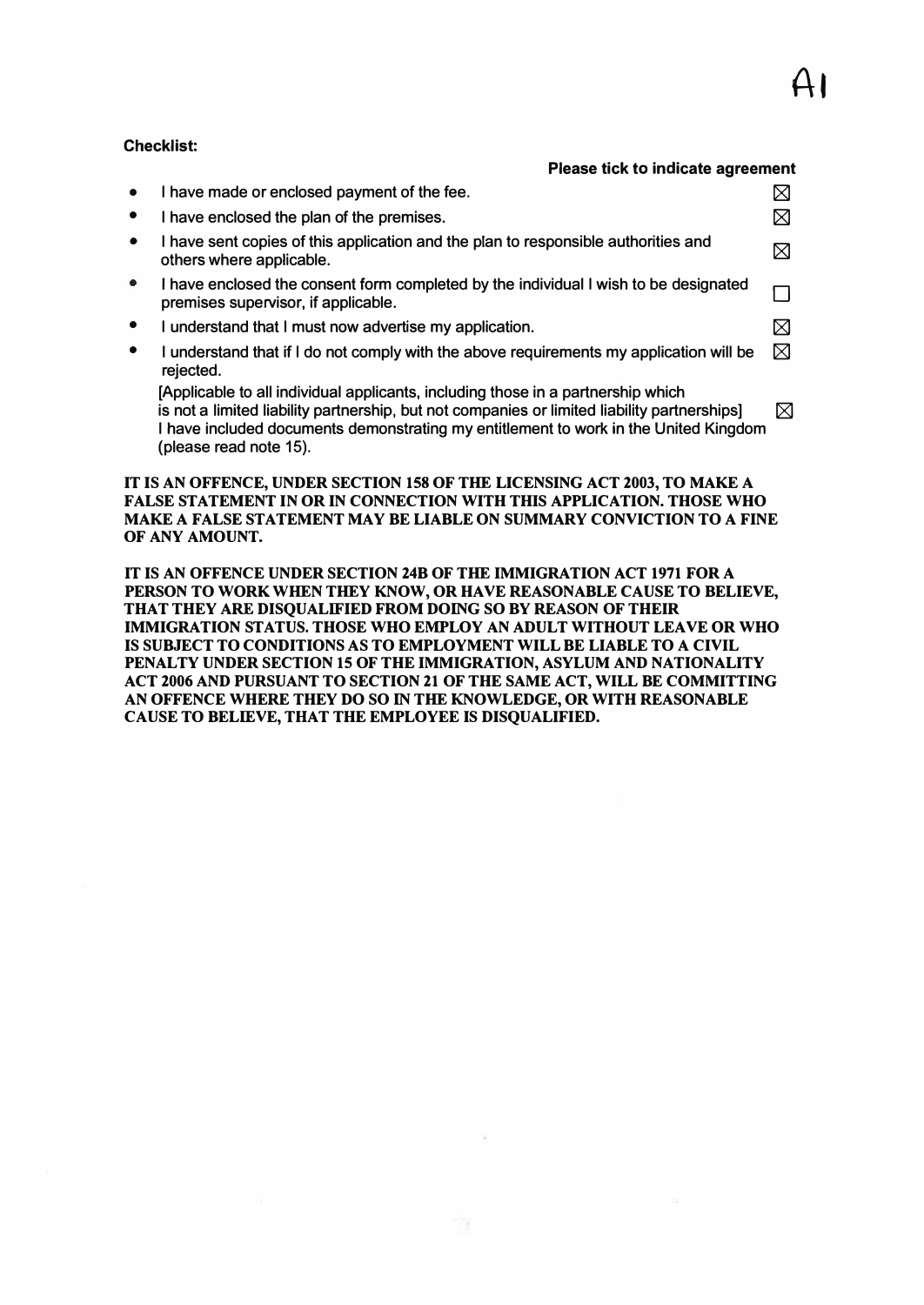**Part 4** - **Signatures** (please read guidance note 11)

**Signature of applicant or applicant's solicitor or other duly authorised agent** (see guidance note 12). **If signing on behalf of the applicant, please state in what capacity.** 

|                    | [Applicable to individual applicants only, including those in a partnership<br>which is not a limited liability partnership] I understand I am not entitled to be<br>issued with a licence if I do not have the entitlement to live and work in the<br>UK (or if I am subject to a condition preventing me from doing work relating<br>to the carrying on of a licensable activity) and that my licence will become |  |
|--------------------|---------------------------------------------------------------------------------------------------------------------------------------------------------------------------------------------------------------------------------------------------------------------------------------------------------------------------------------------------------------------------------------------------------------------|--|
| <b>Declaration</b> | invalid if I cease to be entitled to live and work in the UK (please read<br>guidance note 15).<br>The DPS named in this application form is entitled to work in the UK (and is<br>$\bullet$                                                                                                                                                                                                                        |  |
|                    | not subject to conditions preventing him or her from doing work relating to a<br>licesable activity) and I have seen a copy of his or her proof of entitlement to<br>work, if appropriate (please see note 15)                                                                                                                                                                                                      |  |
| Signature          | <b>Richard Haddad</b>                                                                                                                                                                                                                                                                                                                                                                                               |  |
| Date               | 21 March 2022                                                                                                                                                                                                                                                                                                                                                                                                       |  |
| Capacity           | Consultant                                                                                                                                                                                                                                                                                                                                                                                                          |  |

For joint applications, signature of 2<sup>nd</sup> applicant or 2<sup>nd</sup> applicant's solicitor or other authorised **agent** (please read guidance note 13 ). **If signing on behalf of the applicant, please state in what capacity.** 

| Signature |  |
|-----------|--|
| Date      |  |
| Capacity  |  |

Contact name (where not previously given) and postal address for correspondence associated with this application (please read guidance note 14)

Richard Haddad

Post town Postcode

Telephone number (if any)

If you would prefer us to correspond with you by e-mail, your e-mail address ( optional)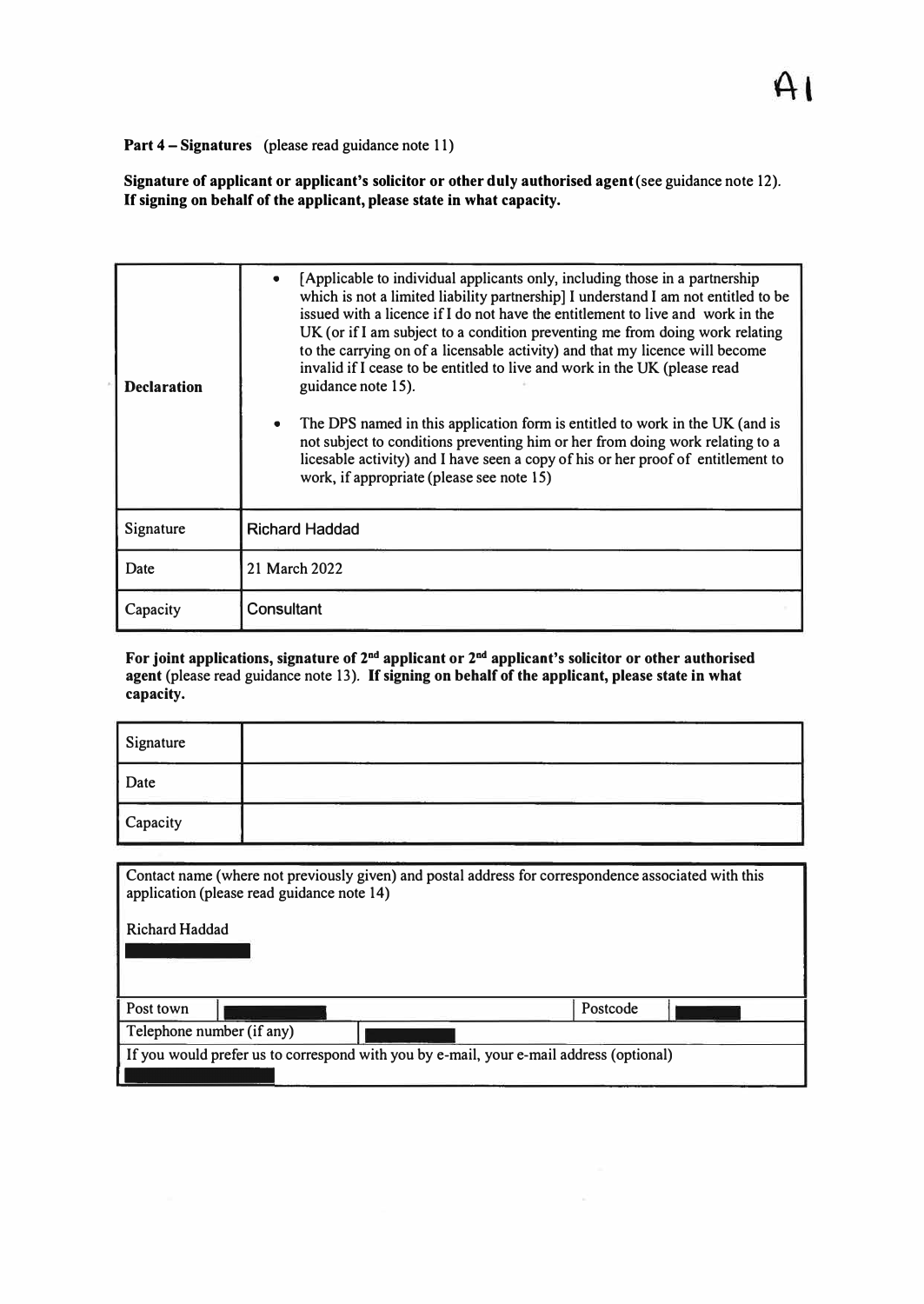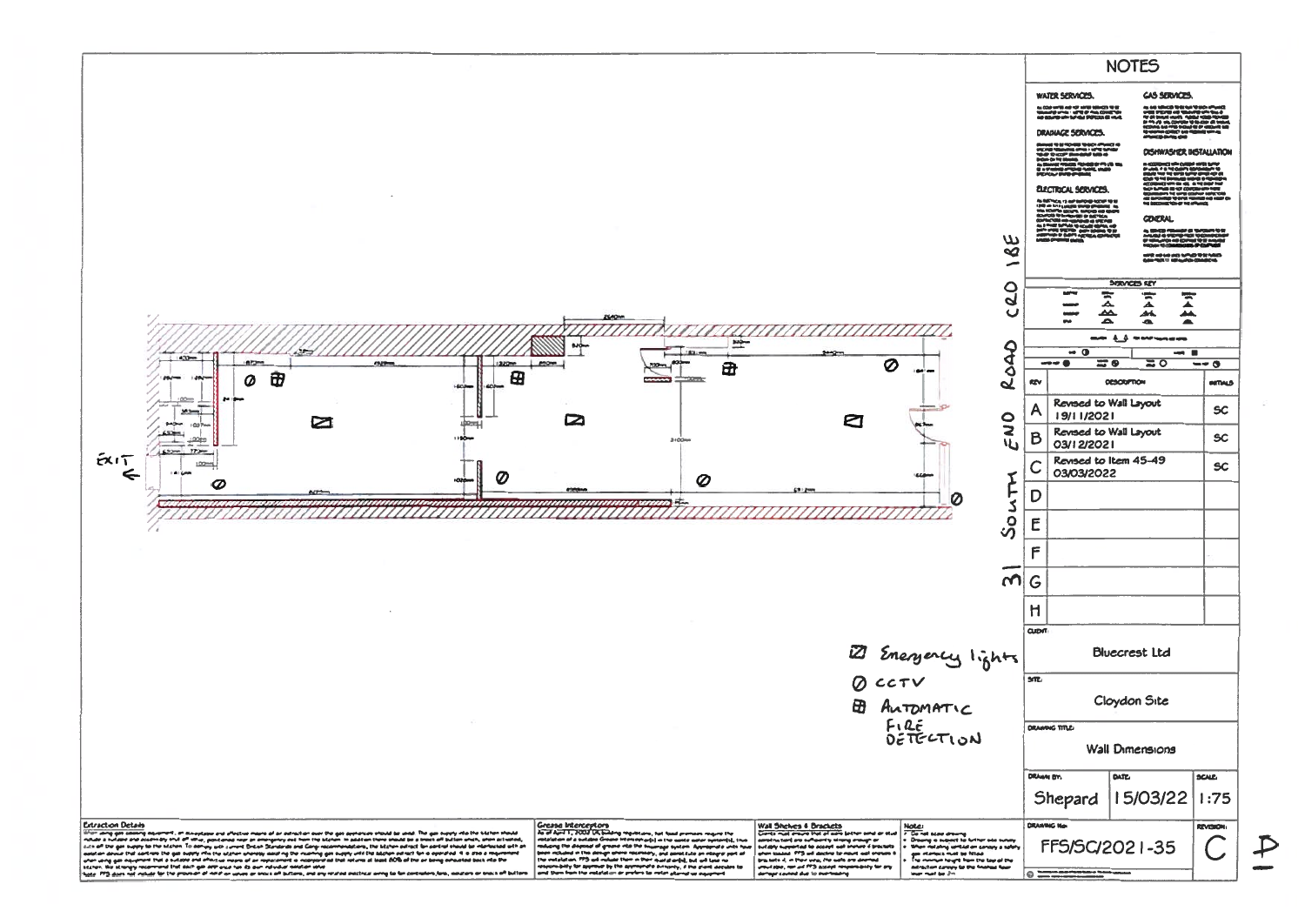# **Conditions for Smacks Hamburgers 31 South End Croydon CRO 1BE**

- 1. A CCTV system must be installed at the premises covering the entrance, the external area and all internal areas. A head and shoulders image to identification standard must be captured of every person entering the premises. Images shall be kept for 31 days and supplied to the police or local authority on request.
- 2. The CCTV system will display, on screen and on any recording, the correct time and date that images were captured.
- 3. CCTV signage must be displayed, reminding customers that CCTV is in operation.
- 4. A member of staff trained in the use of the CCTV system must be available at the premises at all times that the premises is open to the public in order to show police images if required
- 5. Ensure that all staff are given regular training, supervised by the shop manager in relation to the Licensing Act 2003 and conflict management and the protection of children from harm. Training records are kept at the premises and refresher training will be given to all staff every six months.
- 6. An incident register shall be used at the premises which records any incident of crime and disorder or anti-social behaviour either inside or outside which is or has been connected to the premises. The details will include
	- a) a comprehensive record of the incident
	- b) date, time & location of the incident
	- c) the nature of the incident
	- d) details of witnesses
	- e) details of any emergency services personnel who attended
	- f) each record shall be signed by the duty manager
- 7. Signage shall be on display asking customers to keep noise to a minimum and respect the neighbours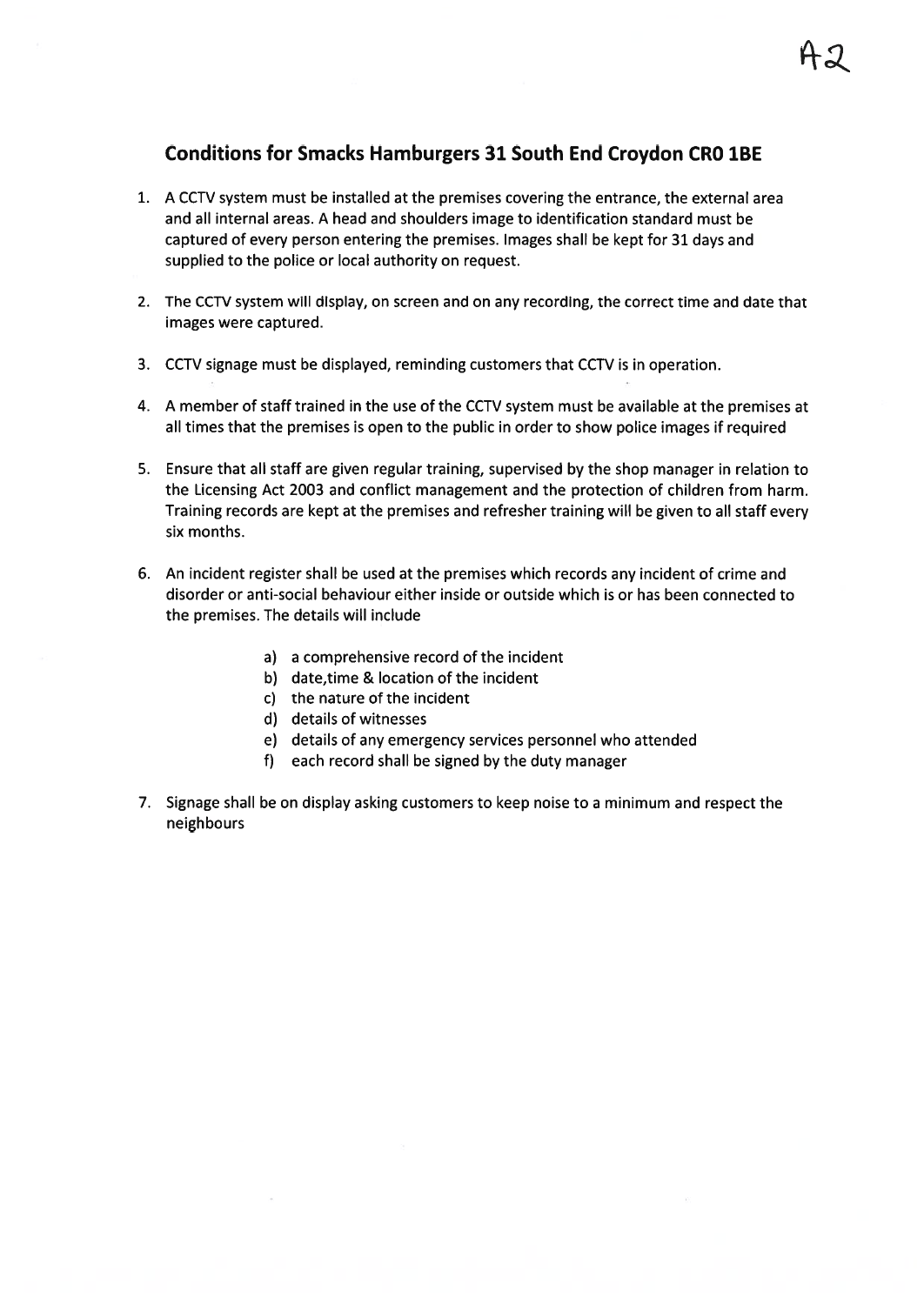Representation Re: Smacks Burgers 31 South End CR0 1BE

I wish to object to the application dated 22/03/22 by a consultant for Era Gourmet Itd in respect of Smacks Hamburgers.

The application is for an indoors and outdoors late night refreshment application extended from 23.00 to 02.00.

This should not be allowed and the premises should close at 23.00 to avoid unwanted disturbance to the large number of residents (including children) in flats immediately nearby.

It should be pointed out that the existing Smacks Hamburgers operations in Brigstock Road, Beddington Lane, Upper Tooting Road and Orpington High Street all close between 22,00 and 23,00.

Allowing takeaways to operate in the early hours, including on the pavement, encourages crime and anti social behaviour. The adjoining property Tre Frateli at nos.25-29 has been subject to 2 smash and grab raids recently and a discarded dagger has been found on the forecourt of Boswell Cottage, no. 19.

There are flats above this parade of shops which are occupied by families with special needs and they should not be disturbed in the early hours of the morning.

There are children living with these families above the shops and they will be disturbed by the operation of Smacks Hamburgers in the early hours.

I believe that this application should be considered by the Licensing Sub-committee as there is a growing problem with anti social activity and street litter in this area (there are no council waste bins) and these problems are encouraged by the early hours opening of premises.